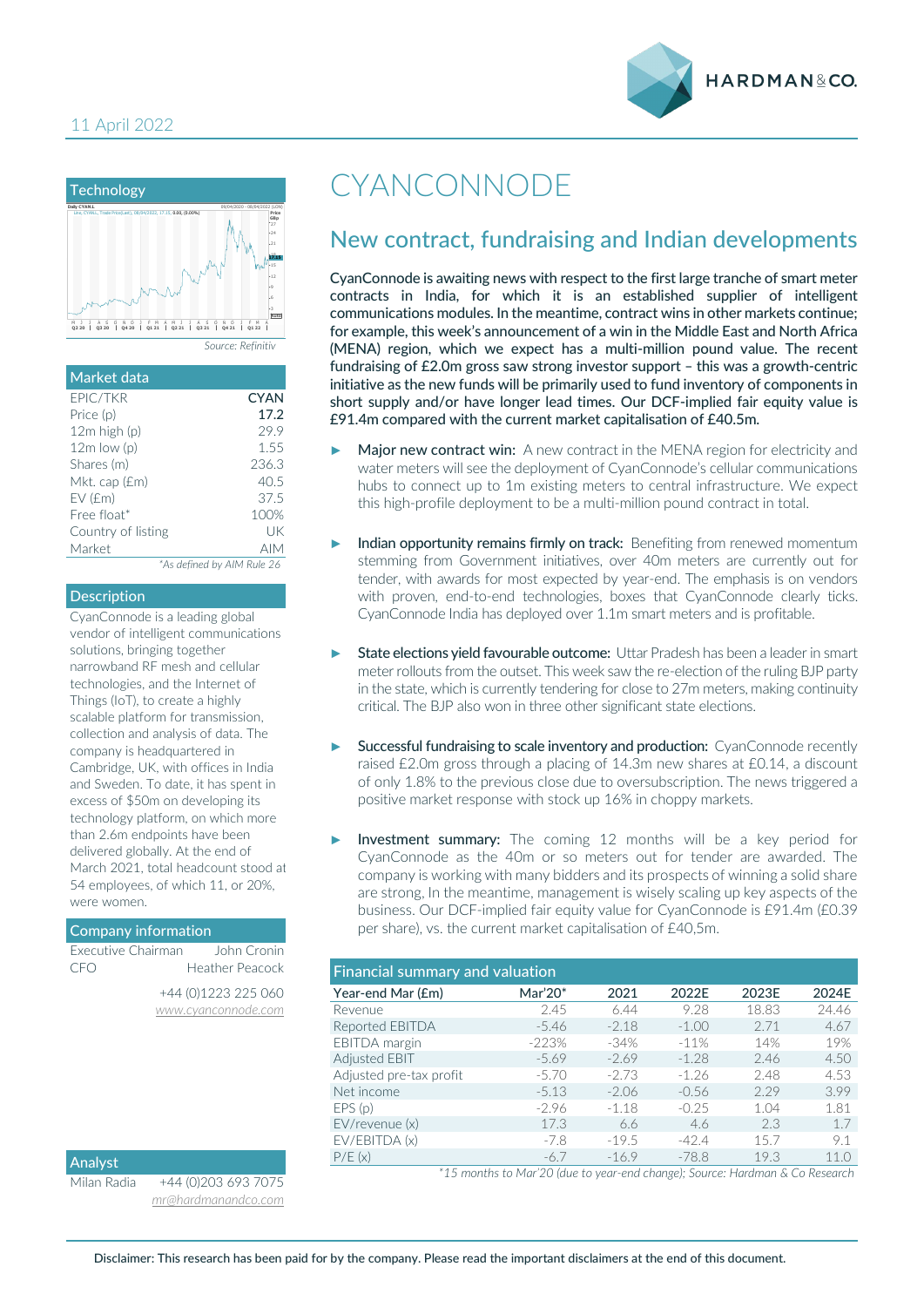

# Investment highlights

When considered cumulatively, the news flow relating to CyanConnode is quite positive. A financial trajectory consistent with the guidance set out for FY'22 and FY'23, contract wins in major new regions, and a successful fundraising intended to assist with the scaling up the supply chain and working capital in the face of major contract wins. This careful execution by management is welcome against a backdrop of global uncertainty and volatility as a consequence of the Covid pandemic and then the war in Ukraine. Overall, there is much to play for over a range of time periods, noting that, beyond the current focus on smart meters, the long-term opportunities for CyanConnode with respect to smart cities around the world are potentially immense.

An FY'22 trading update for the 12 months to end-March 2022 is expected before the end of April. We expect confirmation that the outturn for last year was at least in line with market expectations and guidance for FY'23 will be provided. The significant deal announced this week in the Middle East and Africa region should make a significant revenue contribution in FY'23 given that we infer the value to CyanConnode to be several million pounds, based on the number of aggregation hubs required to cover up to one million meter endpoints.

Contract awards for the majority of the c.40m meters out for tender in India are expected by the end of calendar 2022. As a vendor of end-to-end solutions with proven efficacy and resilience, we continue to expect CyanConnode to fare well despite the inevitably twists and turns associated with these types of immense procurement exercises. The largest constituent of the current tenders is Uttar Pradesh, the largest state in India, which we understand represents c.27m of the c.40m meters currently out for tender. The re-election of the ruling BJP party in the state is, in our view, positive for future momentum in smart meter rollouts.

#### *India remains the focus for 2022/23*

The star of the global smart meter show remains the Indian Programme, which is seeking to replace some 250m meters. Progress, to date, has been modest, but the Government is implementing a range of measures to accelerate contract awards and deployments. Some 40m meters are out for tender currently with further tenders pending. Among the cast list of suppliers, CyanConnode stands out as a vendor of intelligent connectivity modules that has a number of large-scale successful installations under its belt with a range of meter manufacturer partners. The partner roster continues to grow, as the EPCs join the fray as prime contractors.

New financing models that seek to alleviate the short-term financial burden on utilities are coming to the fore, allowing utilities to lease smart metering infrastructure for several years before eventually taking ownership of these assets. These opex models are, in our view, a critical component of the efforts to accelerate progress given that the distribution companies (Discoms) are, in many cases, struggling financially due to the sheer scale of their financial losses and inefficiencies.

Amid this intensifying activity, the potential win rate for CyanConnode inevitably remains tricky to predict. These are complex projects, with a growing number of participants (most of which will be partners with CyanConnode rather than competitors to it) and many moving parts. Assuming a 15% win rate (which could prove to be an overly conservative assumption), the current tenders, in aggregate, have a potential intelligent module contract value (over five to 10 years) of well over \$100m. These tenders account for only 15% of the total programme. Under the revamped Government smart meter scheme and objectives, the first phase requires almost 100m smart meters to be installed and commissioned by December 2023.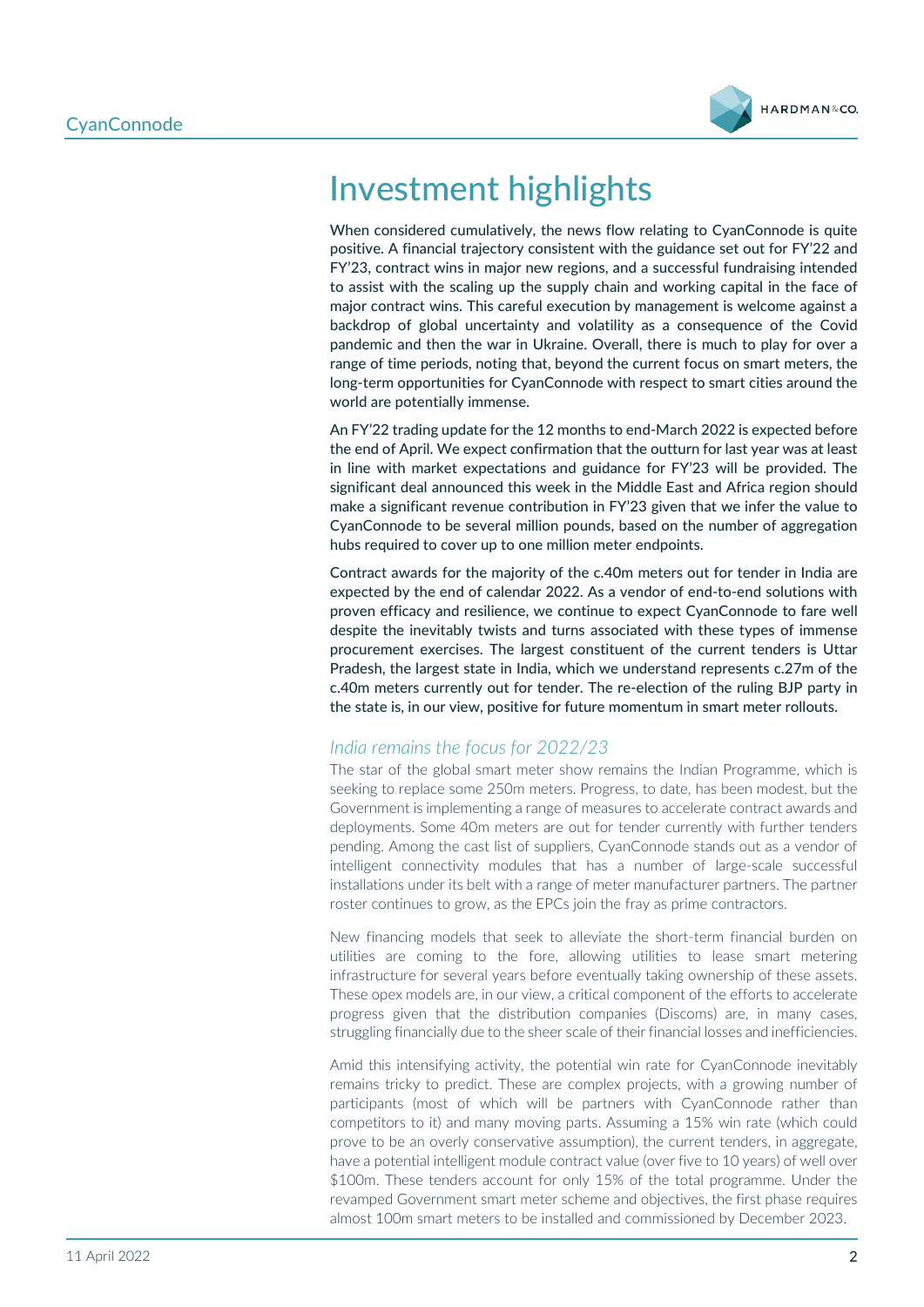

#### *Potentially positive developments in Uttar Pradesh*

From the outset of the Indian Smart Meter Programme, Uttar Pradesh has been one of the more proactive states with respect to rollout of smart meters. It is the most populous state in India, with a population of more than 200m, and the fourth-largest state in terms of land area. The outcome of the elections in Uttar Pradesh in recent days is, we believe, positive for the smart meter programme in that state. The chief minister, Yogi Adityanath, is the first incumbent in the state history to be elected for a second consecutive term. We have seen disruptions from state elections in the past, so this is positive news and points to seamless continuation of the smart meter rollouts in Uttar Pradesh. Of the c.40m smart meter tenders out in the market today, our understanding is that around 27m are for the state of Uttar Pradesh. While there will be several separate blocks of contract awards within this overall tally, the extent to which these tenders are successfully completed will be an important determinant of the pace of progress of the current phase of the programme.

# **Uttar Pradesh** (26.7m meters)

India: Uttar Pradesh is a key state in current smart meter tenders

*Source: Hardman & Co Research* 

#### *Important contract win in Middle East/Africa region*

This week's announcement of a substantial contract win in a new region for CyanConnode confirms that activity levels remain buoyant across the smart meter industry globally. The contract is for both electricity and water meters and entails the deployment of CyanConnode's cellular communications platform to connect meters to central infrastructure. The hubs being deployed will handle up to 1m smart meters. Based on typical pricing, we expect this to be a multi-million-pound contract for CyanConnode cumulatively over the next two to three years. The hardware element will be paid upfront, while the maintenance element will be deferred over the lifetime of the contract. Details of the customer remain confidential. However, it is noteworthy that it is only hubs that are being deployed.

#### *Validation of CyanConnode's cellular technologies*

The new MENA deal is compelling from a technology perspective. The announcement notes that the data transmission technology being deployed is cellular. Traditional cellular options, such as 4G and LTE networks, consume too much power. They are also less suited to applications where only a small amount of data is transmitted infrequently; for example, meters for reading gas, electricity or water consumption. CyanConnode is an acknowledged leader in narrowband RF Mesh technologies and this contract is strong validation of the company's capabilities in narrowband cellular technologies. As we discussed in our previous research reports on CyanConnode,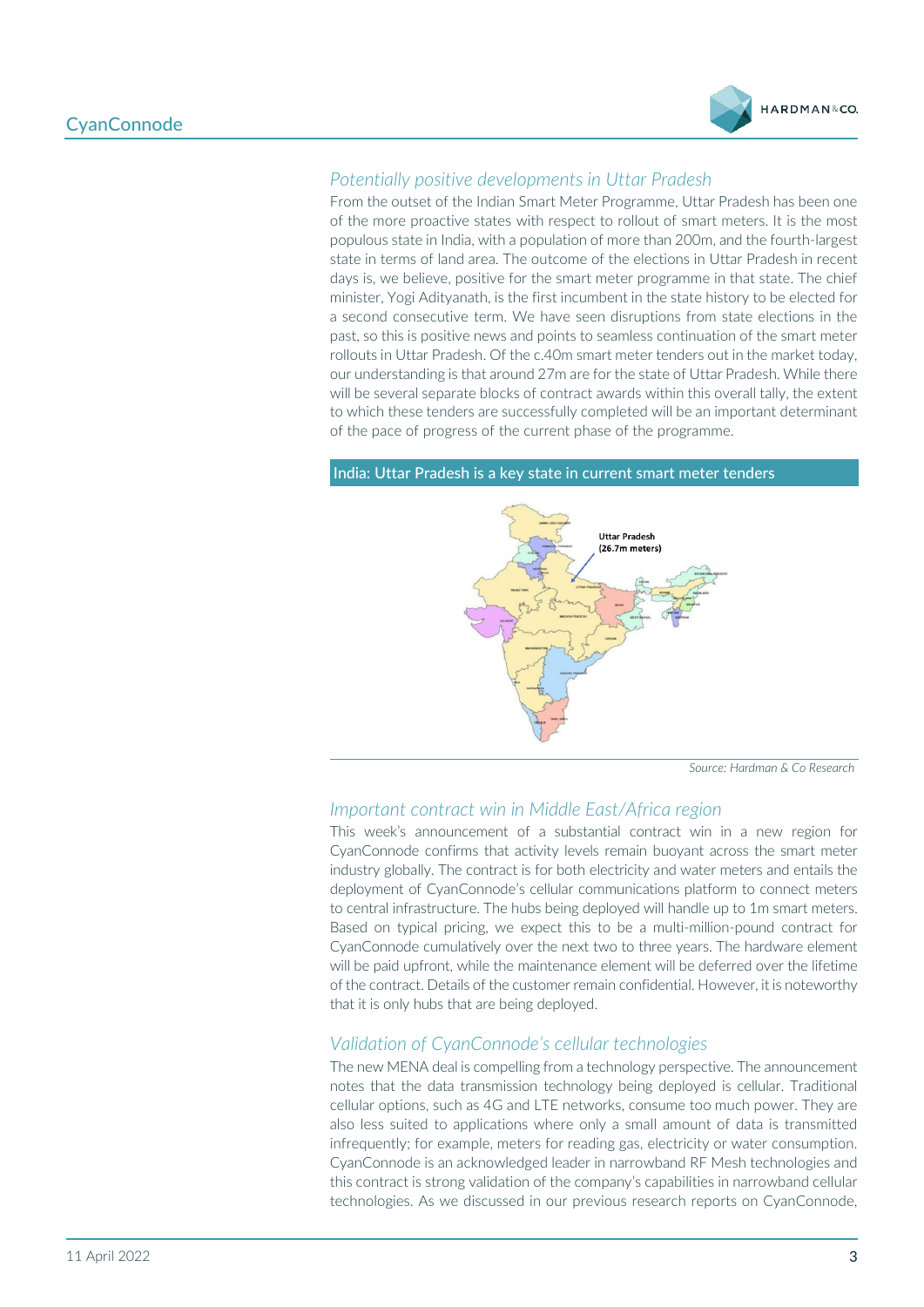

the long-term opportunity in Machine to Machine (M2M) communications and IoT is immense, as these technologies enable utilities, enterprises and entire cities to manage their assets, operations and environment more optimally.

#### *Rationale for recent fundraising is growth-centric*

The Indian programme together with the additional contact wins that continue to come through in the Far East and MENA are creating a step change in CyanConnode's production requirements. This is happening at a time when supply chain continuity is a major challenge in the face of global silicon shortages. Finding additional suppliers is not straightforward as, in the absence of a longstanding customer relationship, they will seek to protect themselves by requesting significant upfront payments in the early stages. This is in contrast to the 45- to 90-day payment terms that may be extended by existing suppliers. The need to create depth and breadth in the supply chain is a cash-consumptive process and is a key driver of the recent fundraising. Another factor is the previous payment triggers built into the early smart meter contracts in India, based on a range of milestones, some of which are evidently beyond CyanConnode's control. Nonetheless, payments from Indian against receivables continue to be made. The company is amending terms of newer contracts to allow payments to be made based on time periods and specific dates, which will assist with predictability of cashflows.

Combined with the inventory build-up required to meet existing orders, there was a cash outflow in  $2Q'22$ , resulting in a period-end net cash position of £1.1m (with a further £0.4m received shortly after the end of December 2021), compared with £1.7m at the end of September 2021. This is after cash collections of £5.9m in the period. Trade debtors related to Indian contracts at the end of 2Q'21 stood at £5.5m, of which at least £3m is expected to come in during 4Q. The mix of shipments is relevant here, as payments for gateways (typically one per 250 modules) are usually based on delivery and implementation milestones being achieved, whereas meter modules are invoiced as shipped. Gateways are a larger element towards the end of a phase of a contract, and this has been the case in the latest quarter: 3,100 gateways were delivered in the first nine months of FY'22, compared with only 200 in the same period last year. In the context of the new opex models, in general, there appears to be appreciation that, as a small technology vendor, CyanConnode cannot sustain a fully deferred revenue model at this juncture, resulting in agreement to pay a significant proportion upfront, at least the hardware element. Maintenance and support revenue streams are likely to be deferred across all delivery models.

#### *On track to meet FY'22 estimates*

Against market opportunities that offer substantial potential but have been characterised by delays and complexity, CyanConnode's conservative approach is enabling the company to meet its financial guidance. Revenue for the first nine months was £6.8m, double the outturn for the same period in FY'21.

For FY'22, the expected revenue increase, based on our unchanged estimates, is £9.3m. Our calculation includes only the hardware element of the modules, which would be paid for following delivery. The value of orders currently being deployed by CyanConnode in India is c.INR1.8bn (c.£19m).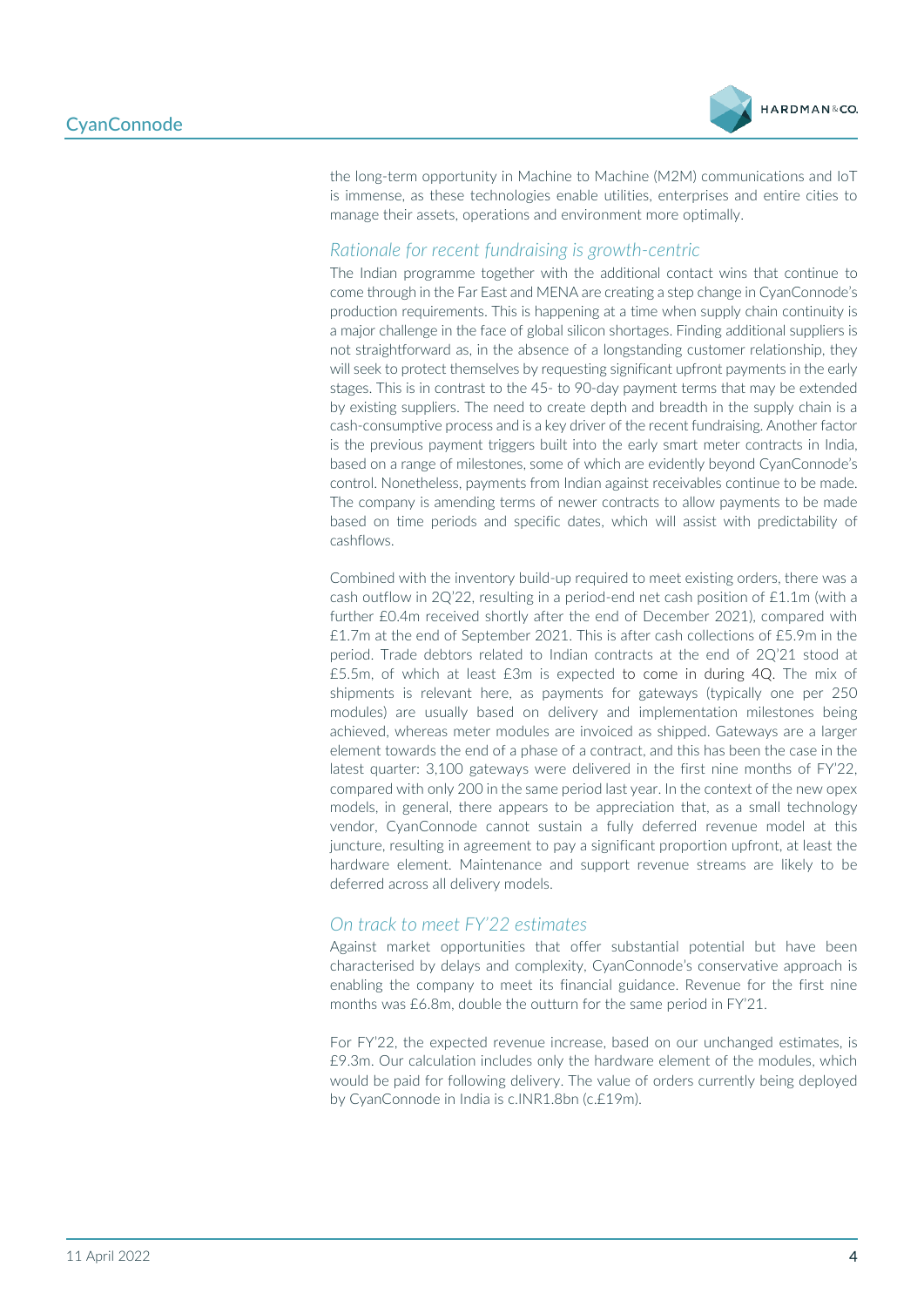

#### CyanConnode: financial summary

| Year-end March (£m)  | 15M Mar 2020             | 2021    | 2022E   | 2023E | 2024E |
|----------------------|--------------------------|---------|---------|-------|-------|
| Revenue              | 2.45                     | 6.44    | 9.28    | 18.83 | 24.46 |
| yoy growth           | $\overline{\phantom{0}}$ | 163%    | 44%     | 103%  | 30%   |
| EBITDA               | $-5.46$                  | $-2.18$ | $-1.00$ | 2.71  | 4.67  |
| <b>EBITDA</b> margin | $-223%$                  | $-34%$  | $-11%$  | 14%   | 19%   |
| Adi. EBIT            | $-5.69$                  | $-2.69$ | $-1.28$ | 2.46  | 4.50  |
| Adj. EBIT margin     | $-232%$                  | $-42%$  | $-14%$  | 13%   | 18%   |
| Adj. Pre-tax profit  | $-5.70$                  | $-2.73$ | $-1.26$ | 2.48  | 4.53  |
| Adj. Pre-tax margin  | $-233%$                  | $-42%$  | $-14%$  | 13%   | 19%   |
| Net income           | $-5.13$                  | $-2.06$ | $-0.56$ | 2.29  | 3.99  |
| Net margin           | $-209%$                  | $-32%$  | -6%     | 12%   | 16%   |
| EPS(p)               | $-2.96$                  | $-1.18$ | $-0.25$ | 1.04  | 1.81  |

*Source: Hardman & Co Research* 

#### *Strong YoY growth in shipments*

As set out in the charts below, the number of modules delivered in the first nine months of FY'22 was 455,000, which compares with 259,000 over the same period last year and 481,000 for the whole of FY'21.

#### CyanConnode: module shipments FY'22 YTD



*Source: Hardman & Co Research*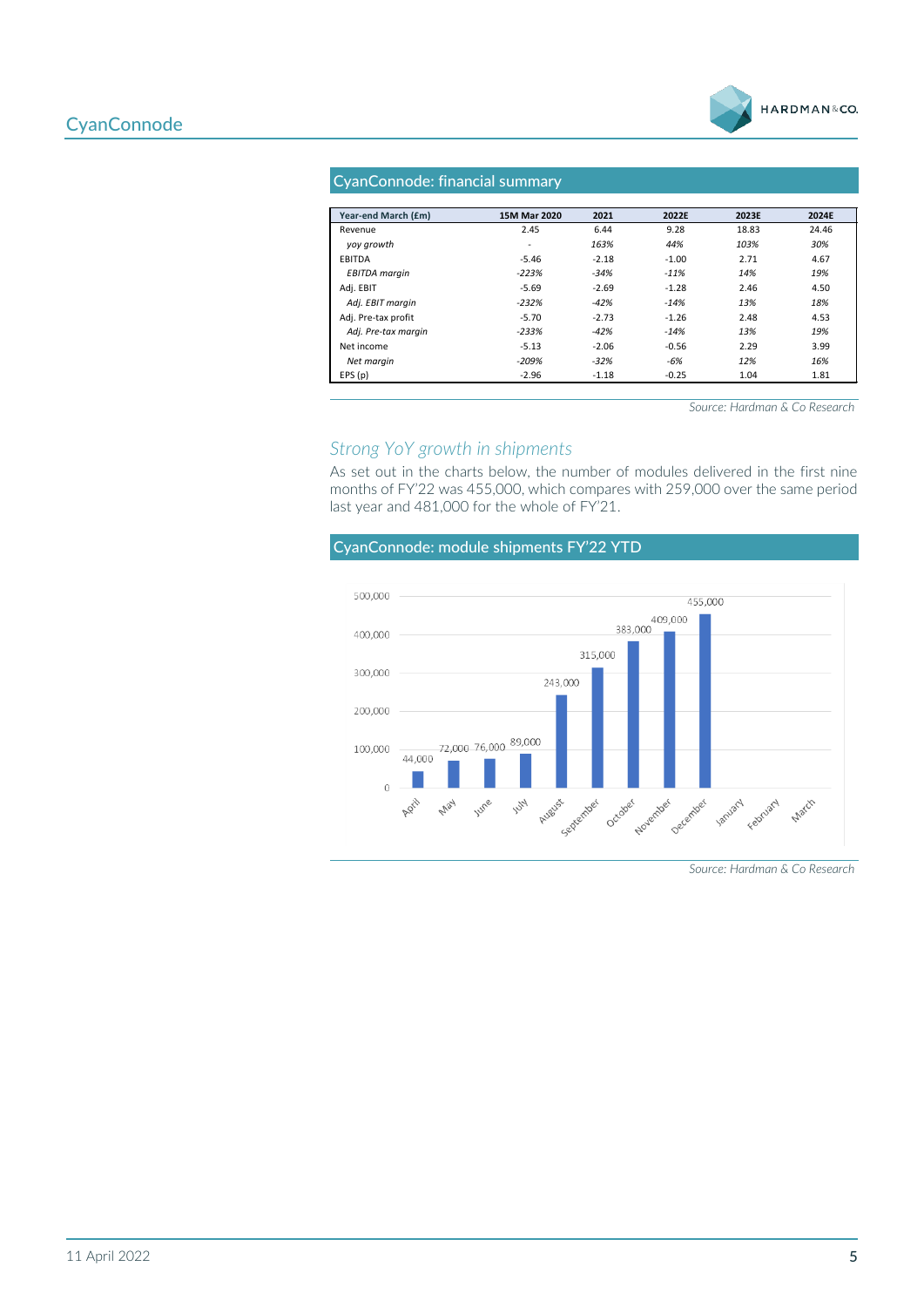

## Valuation

Our approach to understanding the potential valuation of CyanConnode centres on a DCF analysis. Our assumptions are set out in their entirety in the table below, and are relatively conservative, particularly the WACC of 10.9% and the medium-term revenue profile, given the international pipeline of opportunities.

The analysis produces an implied fair enterprise value of £88.4m and an implied fair equity value of £91.4m (equating to £0.39 per share). These valuation outcomes are materially higher than the current enterprise value of £37.5m and market capitalisation of £40.5m.

#### CyanConnode: Hardman & Co DCF analysis

| <b>Key inputs</b>                 |          |        |        |        |        |        |        |        |        |                       |
|-----------------------------------|----------|--------|--------|--------|--------|--------|--------|--------|--------|-----------------------|
| Terminal FCF growth rate          | 3.0%     |        |        |        |        |        |        |        |        |                       |
| Long-term sustainable EBIT margin | 28.0%    |        |        |        |        |        |        |        |        |                       |
| Long-term tax rate on EBIT        | 20.0%    |        |        |        |        |        |        |        |        |                       |
| <b>WACC</b>                       | 10.9%    |        |        |        |        |        |        |        |        |                       |
| Y/end March, £m                   | 2022E    | 2023E  | 2024E  | 2025E  | 2026E  | 2027E  | 2028E  | 2029E  | 2030E  | <b>Terminal value</b> |
| Revenue                           | 9.3      | 18.8   | 24.5   | 31.1   | 38.8   | 46.6   | 52.2   | 54.8   | 57.5   |                       |
| yoy growth                        | 44.2%    | 102.8% | 29.9%  | 27.0%  | 25.0%  | 20.0%  | 12.0%  | 5.0%   | 5.0%   |                       |
| <b>EBIT margin</b>                | $-13.8%$ | 13.1%  | 22.0%  | 23.5%  | 25.0%  | 26.0%  | 27.0%  | 28.0%  | 30.0%  |                       |
| EBIT                              | $-1.3$   | 2.5    | 4.5    | 7.3    | 9.7    | 12.1   | 14.1   | 15.3   | 17.3   |                       |
| Depreciation & amortisation       | 0.6      | 0.6    | 0.6    | 0.6    | 0.6    | 0.6    | 0.6    | 0.7    | 0.7    |                       |
| Adj. EBITDA                       | $-0.7$   | 3.0    | 5.1    | 7.9    | 10.3   | 12.7   | 14.7   | 16.0   | 17.9   |                       |
| Tax rate                          | 0.0%     | 8.0%   | 12.0%  | 20.0%  | 20.0%  | 20.0%  | 20.0%  | 20.0%  | 20.0%  |                       |
| Tax on EBIT                       | 0.0      | $-0.2$ | $-0.5$ | $-1.5$ | $-1.9$ | $-2.4$ | $-2.8$ | $-3.1$ | $-3.5$ |                       |
| Change in net working capital     | $-0.5$   | $-0.7$ | $-0.7$ | $-0.7$ | $-0.7$ | $-0.7$ | $-0.7$ | $-0.7$ | $-0.7$ |                       |
| <b>Cashflow from operations</b>   | $-1.2$   | 2.1    | 3.8    | 5.7    | 7.7    | 9.6    | 11.2   | 12.2   | 13.8   |                       |
| Capex                             | $-0.2$   | $-0.2$ | $-0.3$ | $-0.3$ | $-0.4$ | $-0.5$ | $-0.6$ | $-0.7$ | $-0.9$ |                       |
| Unlevered free cashflow           | $-1.4$   | 1.9    | 3.5    | 5.4    | 7.3    | 9.1    | 10.6   | 11.5   | 12.9   | 145.8                 |
| Year                              | 1        | 2      | 3      | 4      | 5      | 6      | 7      | 8      | 9      | 10                    |
| Discount factor                   | 1.11     | 1.23   | 1.36   | 1.51   | 1.68   | 1.86   | 2.06   | 2.29   | 2.54   | 2.54                  |
| <b>Present value</b>              | $-1.3$   | 1.5    | 2.6    | 3.6    | 4.3    | 4.9    | 5.1    | 5.0    | 5.1    | 57.5                  |

Note: based on medium-term assumptions from 2024E

| <b>Implied valuation metrics</b> | £m    |
|----------------------------------|-------|
| Sum of nine-year cashflow        | 30.9  |
| Terminal value                   | 57.5  |
| Value of the firm                | 88.4  |
| Net funds                        | 3.0   |
| <b>Total equity value</b>        | 91.4  |
| No.of shares in issue (m)        | 236.3 |
| Fair value share price (£)       | 0.39  |

*Source: Hardman & Co Research estimates*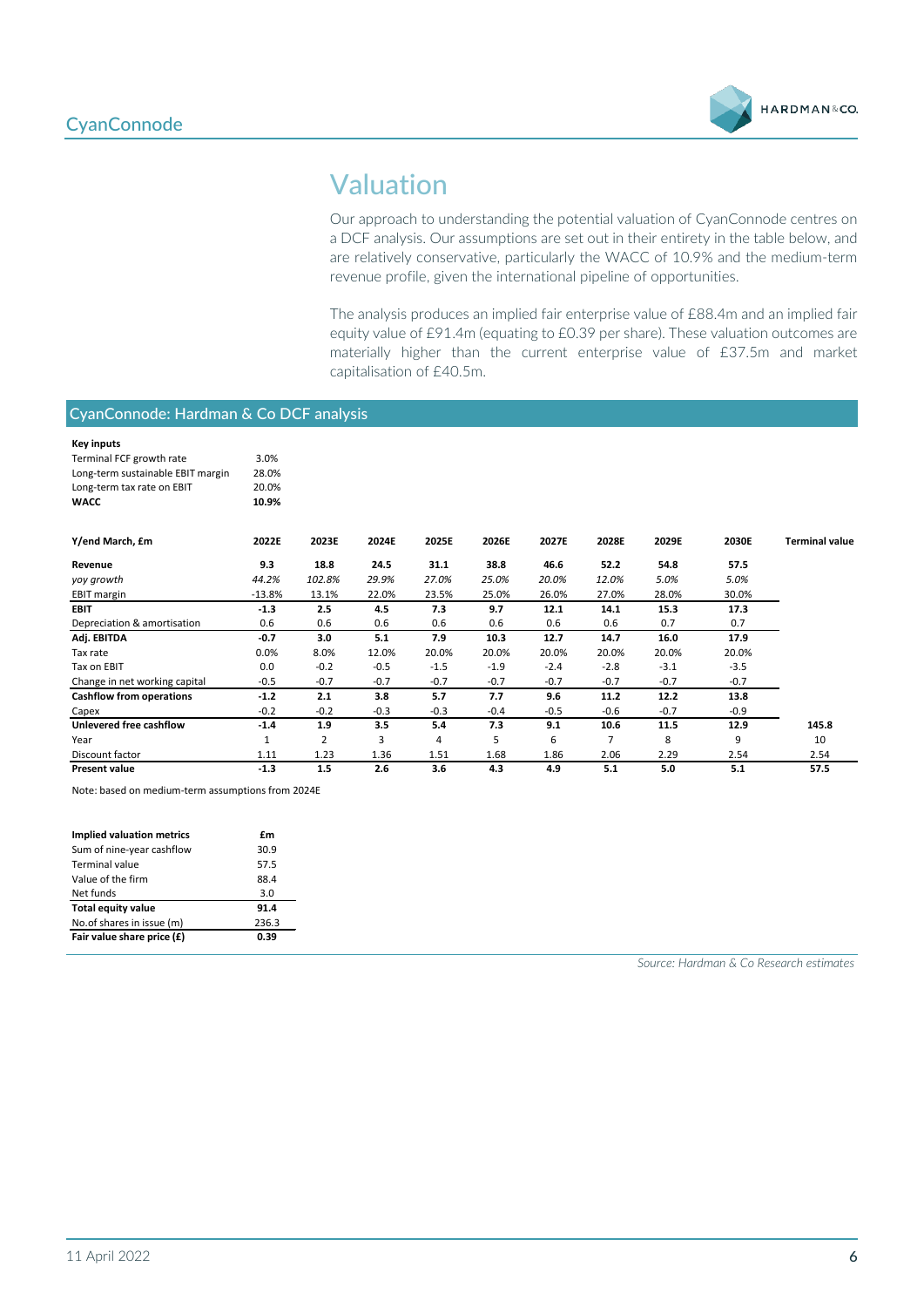#### **CyanConnode**



## Profit and loss

| CyanConnode: profit and loss summary |           |          |          |          |                |                |           |
|--------------------------------------|-----------|----------|----------|----------|----------------|----------------|-----------|
|                                      | 12M Dec   | 12M Dec  | 15M Mar  |          |                |                |           |
| Year-end Mar (£000)                  | 2017      | 2018     | 2020     | 2021     | 2022E          | 2023E          | 2024E     |
| Revenue                              | 1.171     | 4.465    | 2.451    | 6.437    | 9.282          | 18.827         | 24,461    |
| Cost of sales                        | $-674$    | $-1.724$ | $-1.081$ | $-3.334$ | $-5.105$       | $-10.731$      | $-14,187$ |
| Gross profit                         | 497       | 2.741    | 1.370    | 3,103    | 4.177          | 8,096          | 10,274    |
| Gross margin                         | 42%       | 61%      | 56%      | 49%      | 45%            | 43%            | 42%       |
| Operating expenses                   | $-11,161$ | $-8,589$ | $-6,827$ | $-5,284$ | $-5,178$       | $-5,385$       | $-5,601$  |
| <b>EBITDA</b>                        | $-10,664$ | $-5,848$ | $-5,457$ | $-2.181$ | $-1,001$       | 2.710          | 4,673     |
| Share-based payments                 | $-689$    | $-445$   | $-267$   | $-80$    | $-300$         | $-320$         | $-400$    |
| Stock impairment                     | $-55$     | $-578$   | $-4$     | $-108$   | $\bigcap$      | $\bigcirc$     | $\bigcap$ |
| Foreign exchange losses              | $-52$     | $-16$    | $-267$   | 15       | $\bigcap$      | $\bigcap$      | $\bigcap$ |
| <b>Adjusted EBITDA</b>               | $-9,868$  | $-4,809$ | $-4.919$ | $-2.008$ | $-701$         | 3.030          | 5,073     |
| <b>EBITDA</b> margin                 | $-911%$   | $-131%$  | $-223%$  | $-34%$   | $-11%$         | 14%            | 19%       |
| Depreciation & amortisation          | $-489$    | $-472$   | $-772$   | $-627$   | $-576$         | $-570$         | $-570$    |
| <b>EBIT</b>                          | $-11.153$ | $-6.320$ | $-6,229$ | $-2.808$ | $-1.577$       | 2.140          | 4,103     |
| <b>Adjusted EBIT</b>                 | $-10,357$ | $-5,281$ | $-5,691$ | $-2,685$ | $-1,277$       | 2,460          | 4,503     |
| Adjusted EBIT margin                 | $-884%$   | $-118%$  | $-232%$  | $-42%$   | $-14%$         | 13%            | 18%       |
| Investment income                    | 16        | 13       | 17       | 1        | $\overline{2}$ | $\overline{2}$ | 3         |
| Net finance income                   | -6        | $-2$     | $-30$    | $-50$    | 20             | 22             | 26        |
| <b>Adjusted PBT</b>                  | $-10.347$ | $-5,270$ | $-5,704$ | $-2,734$ | $-1,255$       | 2,484          | 4,532     |
| Taxation/tax credit                  | 1.402     | 927      | 576      | 677      | 697            | $-199$         | $-544$    |
| Effective tax rate                   | $-14%$    | $-18%$   | $-10%$   | $-25%$   | $-56%$         | 8%             | 12%       |
| Net income                           | $-8.945$  | $-4.343$ | $-5,128$ | $-2.057$ | $-558$         | 2,285          | 3,988     |
| EPS (basic, p)                       | $-10.18$  | $-3.71$  | $-2.96$  | $-1.18$  | $-0.24$        | 0.97           | 1.69      |
| EPS (diluted, p)                     | $-10.18$  | $-3.71$  | $-2.96$  | $-1.18$  | $-0.24$        | 0.97           | 1.69      |
| Average shares in issue (basic, m)   | 95.740    | 116.976  | 173.048  | 174.755  | 232.228        | 236.309        | 236.309   |
| Average shares in issue (dil., m)    | 95.740    | 116.976  | 173.048  | 174.755  | 232.228        | 236.309        | 236.309   |

*Source: Hardman & Co Research*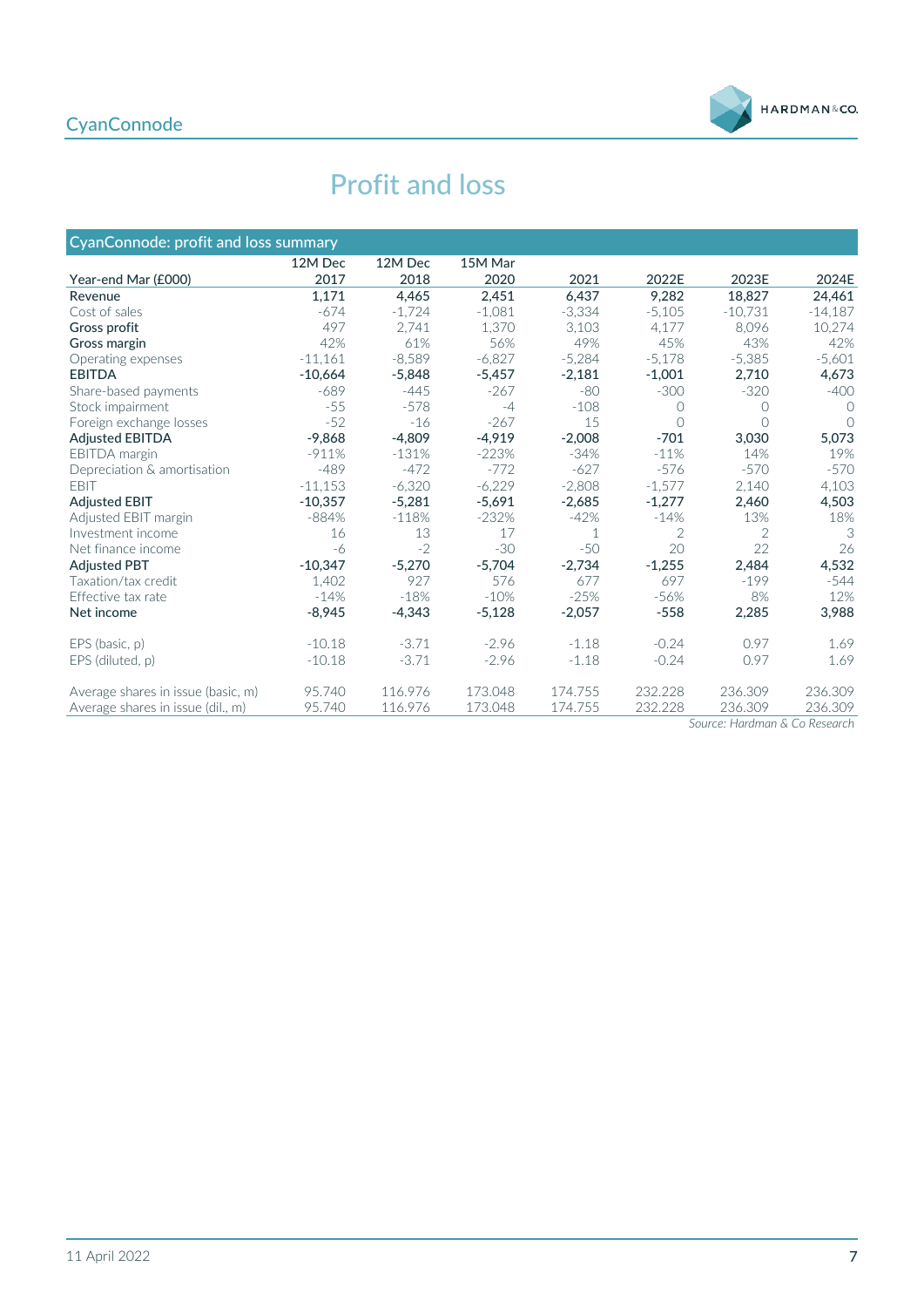#### **CyanConnode**



# Disclaimer

*Hardman & Co provides professional independent research services and all information used in the publication of this report has been compiled from publicly available sources that are believed to be reliable. However, no guarantee, warranty or representation, express or implied, can be given by Hardman & Co as to the accuracy, adequacy or completeness of the information contained in this research and they are not responsible for any errors or omissions or results obtained from use of such information. Neither Hardman & Co, nor any affiliates, officers, directors or employees accept any liability or responsibility in respect of the information which is subject to change without notice and may only be correct at the stated date of their issue, except in the case of gross negligence, fraud or wilful misconduct. In no event will Hardman & Co, its affiliates or any such parties be liable to you for any direct, special, indirect, consequential, incidental damages or any other damages of any kind even if Hardman & Co has been advised of the possibility thereof.* 

*This research has been prepared purely for information purposes, and nothing in this report should be construed as an offer, or the solicitation of an offer, to buy or sell any security, product, service or investment. The research reflects the objective views of the analyst(s) named on the front page and does not constitute*  investment advice. However, the companies or legal entities covered in this research may pay us a fixed fee in order for this research to be made available. A full list of companies or legal entities that have paid us for coverage within the past 12 months can be viewed at [http://www.hardmanandco.com/legals/research](http://www.hardmanandco.com/legals/research-disclosures)*[disclosures](http://www.hardmanandco.com/legals/research-disclosures)*. *Hardman may provide other investment banking services to the companies or legal entities mentioned in this report.*

Hardman & Co has a personal dealing policy which restricts staff and consultants' dealing in shares, bonds or other related instruments of companies or legal entities which pay Hardman & Co for any services, including research. No Hardman & Co staff, consultants or officers are employed or engaged by the companies or legal *entities covered by this document in any capacity other than through Hardman & Co.* 

*Hardman & Co does not buy or sell shares, either for their own account or for other parties and neither do they undertake investment business. We may provide investment banking services to corporate clients. Hardman & Co does not make recommendations. Accordingly, they do not publish records of their past recommendations. Where a Fair Value price is given in a research note, such as a DCF or peer comparison, this is the theoretical result of a study of a range of possible outcomes, and not a forecast of a likely share price. Hardman & Co may publish further notes on these securities, companies and legal entities but has no scheduled commitment and may cease to follow these securities, companies and legal entities without notice.*

*The information provided in this document is not intended for distribution to, or use by, any person or entity in any jurisdiction or country where such distribution or use would be contrary to law or regulation or which would subject Hardman & Co or its affiliates to any registration requirement within such jurisdiction or country.*

Some or all alternative investments may not be suitable for certain investors. Investments in small and mid-cap corporations and foreign entities are speculative *and involve a high degree of risk. An investor could lose all or a substantial amount of his or her investment. Investments may be leveraged and performance may be volatile; they may have high fees and expenses that reduce returns. Securities or legal entities mentioned in this document may not be suitable or appropriate*  for all investors. Where this document refers to a particular tax treatment, the tax treatment will depend on each investor's particular circumstances and may be subject to future change. Each investor's particular needs, investment objectives and financial situation were not taken into account in the preparation of this *document and the material contained herein. Each investor must make his or her own independent decisions and obtain their own independent advice regarding any information, projects, securities, tax treatment or financial instruments mentioned herein. The fact that Hardman & Co has made available through this document various information constitutes neither a recommendation to enter into a particular transaction nor a representation that any financial instrument is*  suitable or appropriate for you. Each investor should consider whether an investment strategy of the purchase or sale of any product or security is appropriate for *them in the light of their investment needs, objectives and financial circumstances.* 

*This document constitutes a 'financial promotion' for the purposes of section 21 Financial Services and Markets Act 2000 (United Kingdom) ('FSMA') and accordingly has been approved by Capital Markets Strategy Ltd which is authorised and regulated by the Financial Conduct Authority (FCA).* 

*No part of this document may be reproduced, stored in a retrieval system or transmitted in any form or by any means, mechanical, photocopying, recording or otherwise, without prior permission from Hardman & Co. By accepting this document, the recipient agrees to be bound by the limitations set out in this notice. This notice shall be governed and construed in accordance with English law. Hardman Research Ltd, trading as Hardman & Co, is an appointed representative of Capital Markets Strategy Ltd and is authorised and regulated by the FCA under registration number 600843. Hardman Research Ltd is registered at Companies House with number 8256259.*

*(Disclaimer Version 8 – Effective from August 2018)*

## Status of Hardman & Co's research under MiFID II

*Some professional investors, who are subject to the new MiFID II rules from 3rd January 2018, may be unclear about the status of Hardman & Co research and, specifically, whether it can be accepted without a commercial arrangement. Hardman & Co's research is paid for by the companies, legal entities and issuers about which we write and, as such, falls within the scope of 'minor non-monetary benefits', as defined in the Markets in Financial Instruments Directive II.*

*In particular, Article 12(3) of the Directive states: 'The following benefits shall qualify as acceptable minor non-monetary benefits only if they are: (b) 'written material from a third party that is commissioned and paid for by a corporate issuer or potential issuer to promote a new issuance by the company, or where the third party firm is contractually engaged and paid by the issuer to produce such material on an ongoing basis, provided that the relationship is clearly disclosed in the material and that the material is made available at the same time to any investment firms wishing to receive it or to the general public…'*

*The fact that Hardman & Co is commissioned to write the research is disclosed in the disclaimer, and the research is widely available.*

*The full detail is on page 26 of the full directive, which can be accessed here: https://ec.europa.eu/transparency/regdoc/rep/3/2016/EN/3-2016-2031-EN-F1-1.PDF.* 

In addition, it should be noted that MiFID II's main aim is to ensure transparency in the relationship between fund managers and brokers/suppliers, and eliminate what is termed 'inducement', whereby free research is provided to fund managers to encourage them to deal with the broker. Hardman & Co is not inducing the *reader of our research to trade through us, since we do not deal in any security or legal entity.*